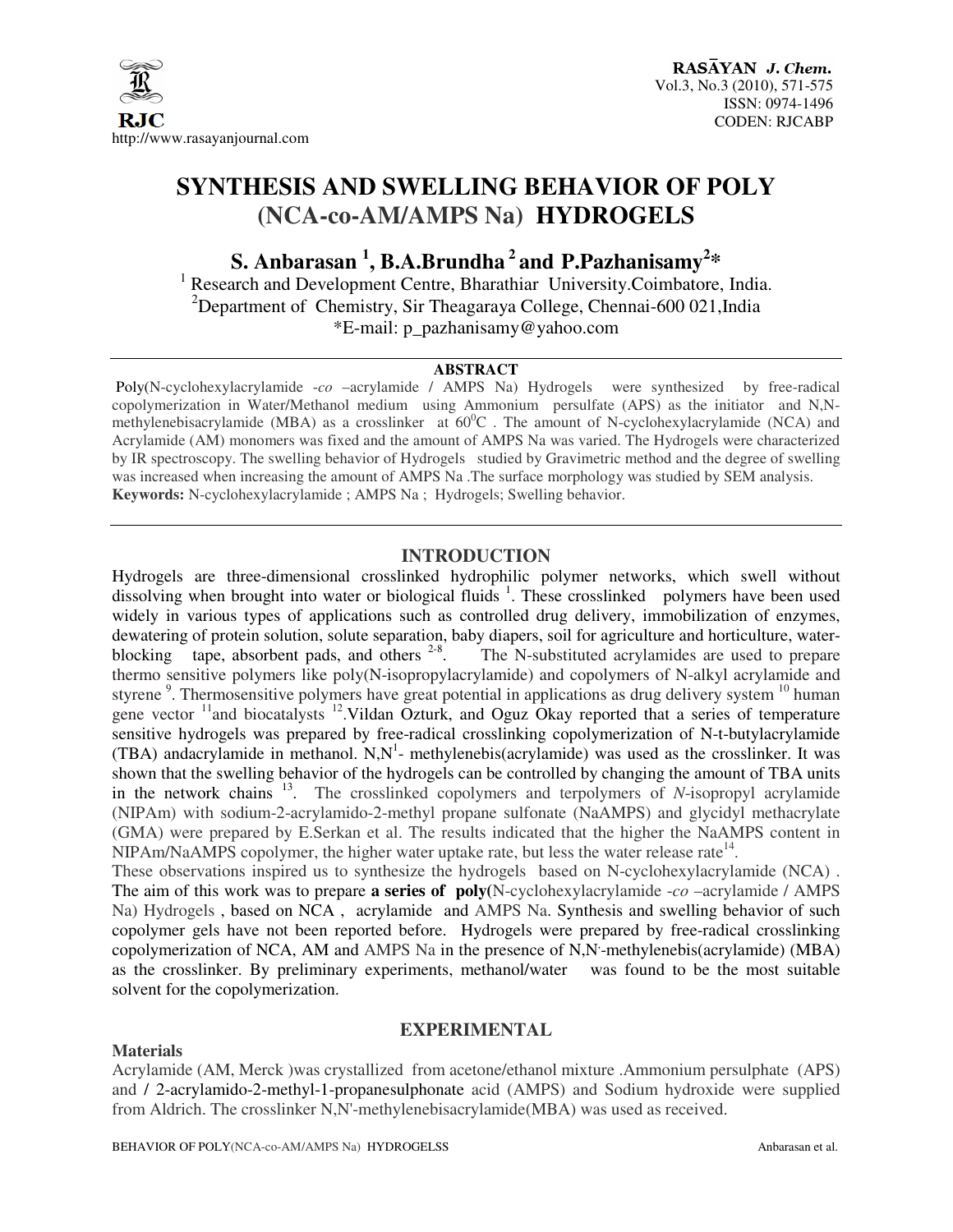#### **Preparation of N-cyclohexylacrylamide (NCA)**

The monomer N-cyclohexylacrylamide was prepared by the reaction of Cyclohexanol with acrylonitrile**<sup>15</sup>**. N-cyclohexylacrylamide was recrystallized in warm dry benzene. The white crystals have a m.p.115◦C and the yield was 87%.

# **Preparation of Hydrogels**

 Free-radical crosslinking copolymerization was carried out in methanol water mixture as the polymerization solvent, at  $60<sup>o</sup>C$  in the presence of APS as initiator and MBA as crosslinker. Aqueous solution containing NCA (0.7g), AM (0.3g) , 0.045g MBA 0.05 g APS , AMPS Na (0.10, ,0.20, 0.30, 0.4 ,and 0.5g) were prepared in methanol water mixture . After bubbling nitrogen for 15 min, the contents were placed in thermostatic water bath at  $60<sup>o</sup>C$  and the polymerization was conducted for 1 day. After the reaction, the hydrogels were cut into pieces 3-4 mm long. The extracted hydrogels were dried in vacuum oven at 50 $\mathrm{^{0}C}$  to constant weight for further use.

## **Swelling characteristics**

The swelling characteristics were measured by immersing weighed samples of dry hydrogels in double distilled water. The excess surface water in the swollen gel was removed by blotting and then the swollen gel was weighed. The swollen gel was blotted several times till three consecutive weights are same within limits of experimental error of 1 percent. All measurements were performed thrice and the reported values are average of at least three individual measurements. The degree of swelling (Ds) most commonly described as swelling ratio is expressed as increase in weight per gram of dried hydrogel  $(W<sub>d</sub>)$  after keeping in contact with water for selected period of time.

$$
Degree ofswelling (Ds) = (W_s-W_d/W_d)
$$
 (1)

## **SEM Analysis**

The Micro structure of Hydrogels were studied by Scanning electron Microscopy hydrogels were performed using Hitach, model-JSM-5000 imaging mode at 30 kV with varying levels of magnification.

#### **RESULTS AND DISCUSSION**

Hydrogels were prepared by Free-radical crosslinking copolymerization (Scheme-1). The contents of NCA and AM monomer was fixed and the AMPS Na monomer feed was varied from 0.10, 0.20, 0.30 ,0.4 to 0.50g. The IR spectral analysis of the hydrogels showed that the presence of peaks corresponding to the functional groups of monomeric units present in the copolymeric hydrogel chain. A broad peak corresponding to NH of AMPS Na as well as NH stretching of acrylamide was observed around 3432 cm-<sup>1</sup>. In addition to this, the peaks were also observed at  $1634 \text{ cm}^{-1}$  corresponding to C=O of NCA unit and 1535 cm<sup>-1</sup> corresponding to  $C=O(NH_2)$  AM unit. The peak observed at 1449 cm<sup>-1</sup> corresponding to S=0  $(Sym)$ .

Dynamic swelling of some selected samples at different absorbing time in water was measured was shown in Fig. 1 . The swelling rate is slow during the first two minutes; it indicates that the initial swelling is due primarily to the water penetrating into the polymeric gel through capillary and diffusion. Then the penetrated water is absorbed by hydrophilic groups such as AMPS Na and AM through formation of hydrogen bonds. The swelling is driven by repulsion of hydrophilic groups inside the network and osmotic pressure difference between the gels and the external solution. The swelling rate is fast during the first 210 minutes and gradually increases until the equilibrium swelling is reached. The swelling rate observed for AMPS Na 0.1 g to 0.50 g . As the content of AMPS Na is increases the swelling rate is increases rapidly. The incorporation of hydrophilic groups AMPS Na in the hydrogel favored for penetration of water in the polymer matrix<sup>16</sup>.

## **Morphological studies**

Scanning electron Microscopy of hydrogels was performed using Hitch, model-JSM-5000 imaging mode at 30 kV with varying levels of magnification. In Poly (NCA-co- AM/ AMPS Na) Hydrogel(Fig.2) micrographs have the morphology layered structure and it conforms the presence of AMPS Na in the whole gel surface<sup>17</sup>. The wet SEM picture shows the absorption of water on the surface of the Hydrogels.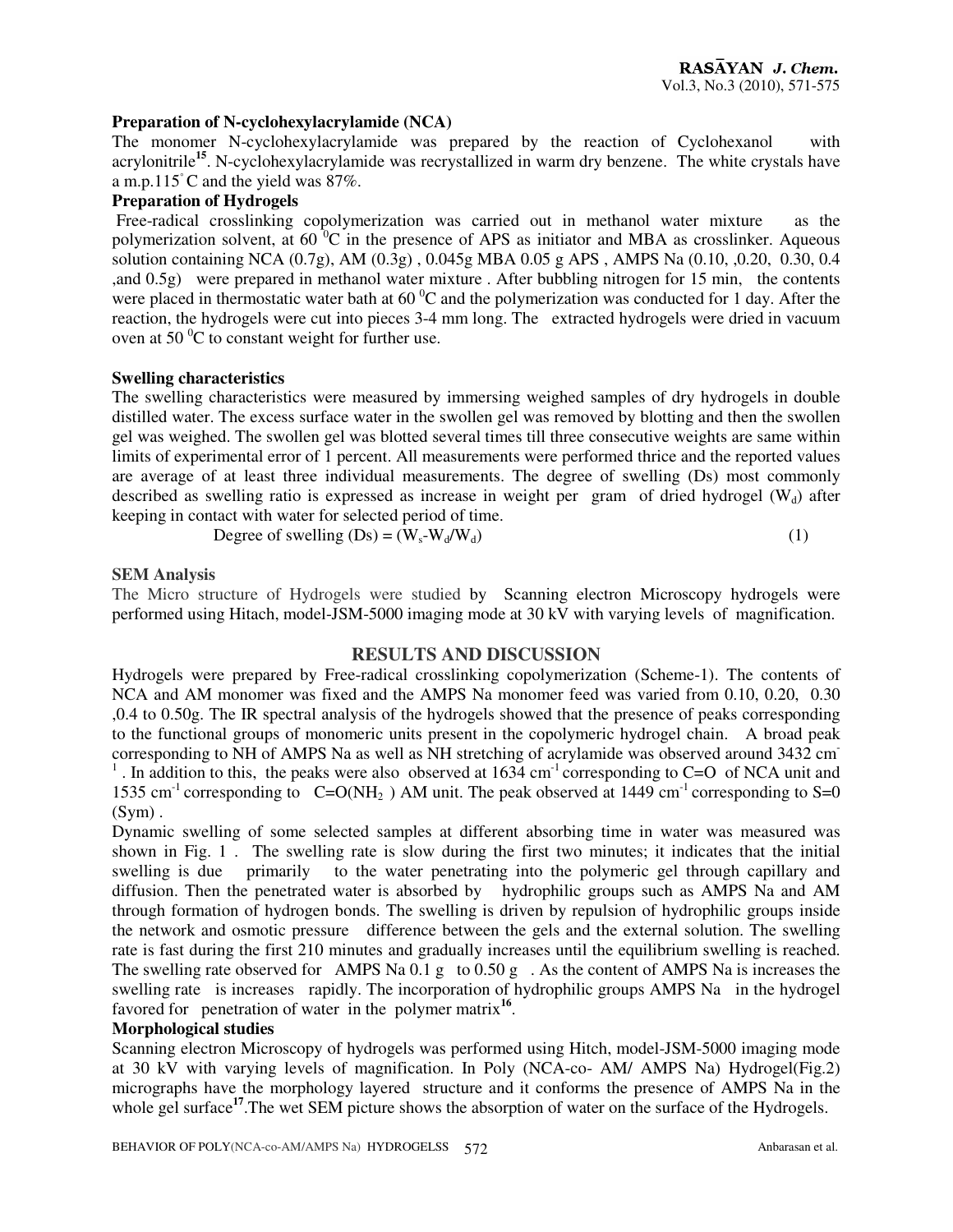## **ACKNOWLEDGEMENTS**

The author Dr. P.Pazhanisamy thank the UGC, New Delhi, for financial support (MRP-2008,F.No.34- 337/2008).

# **REFERENCES**

- 1. R. Po, *J.M.S.-Rev. Macromol. Chem. Phys.*, **C34**, 607 (1994).
- 2. U. Sdayal, S.K. Mehta, M.S. Choudhary , and R.C.Jain, *J.M.S.-Rev. Macromol. Chem. Phys.,*  **C39**, 507 (1999).
- 3. Q. Liu, A.M. Rauth, and X.Y. Wu, *Int. J. Pharm.*, **339 ,** 148 (2007).
- 4. D. Tada , T. Tanabe, A. Tachibana , and K. Yamauchi, *J. Biosci. Bioeng.* **100**, 551 (2005).
- 5. M. Liu, R. Liang , F. Zhan , Z. Liu , and A. Niu , *Polym. Adv. Technol.*, **17** , 430 (2006).
- 6. A. K. Bajpai, and A. Giri, *React. Funct. Polym.,* **53**, 125 (2002).
- 7. N.K. Naganagouda, and V.H. Mulimani, *Process Biochem., .* **14**, 1903 (2006).
- 8. R.A. Sheldon, *Adv. Synth. Catal .,* **349,** 1289 (2007).
- 9. M. Nichfor , and X.X. Zhu , Polymer, **44**, 3053–3060 (2003)
- 10. J. Leroux , E. Roux , D. Le Garrec , K. Hong , and D. C. Drummond , Journal of Controlled Release, **72**, 71–84 ( 2001).
- 11. M. Kurisawa , M. Yokayama , and T. Okano , Journal of Controlled Release, **69**, 127–137 (2000).
- 12. E. Kofukuta , Advances in Polymer Science, **110**, 157–176 (1993).
- 13. V. Ozturk , and O.Okay , Polymer, **43** ,5017–5026 (2002).
- 14. E. Serkan , and G. Gülten , J. Appl . Polym. Sci ., **100(1),** 428-438 ( 2006).
- 15. P. Pazhanisamy , and B. S. R. Reddy ., eXPRESS Polymer Letters,**1(11),** 740– 747 (2007).
- 16. C.Ni ,and X-X. Zhu , Eur . Polym. J ., **40**, 1075-1080 (2004).
- 17. S . Cengiz , R Coskun , and E.Sahin, J. Macro. Mol. Sci., Part-A Pure and Appl. Chem., **44**, 31-39 (2007).



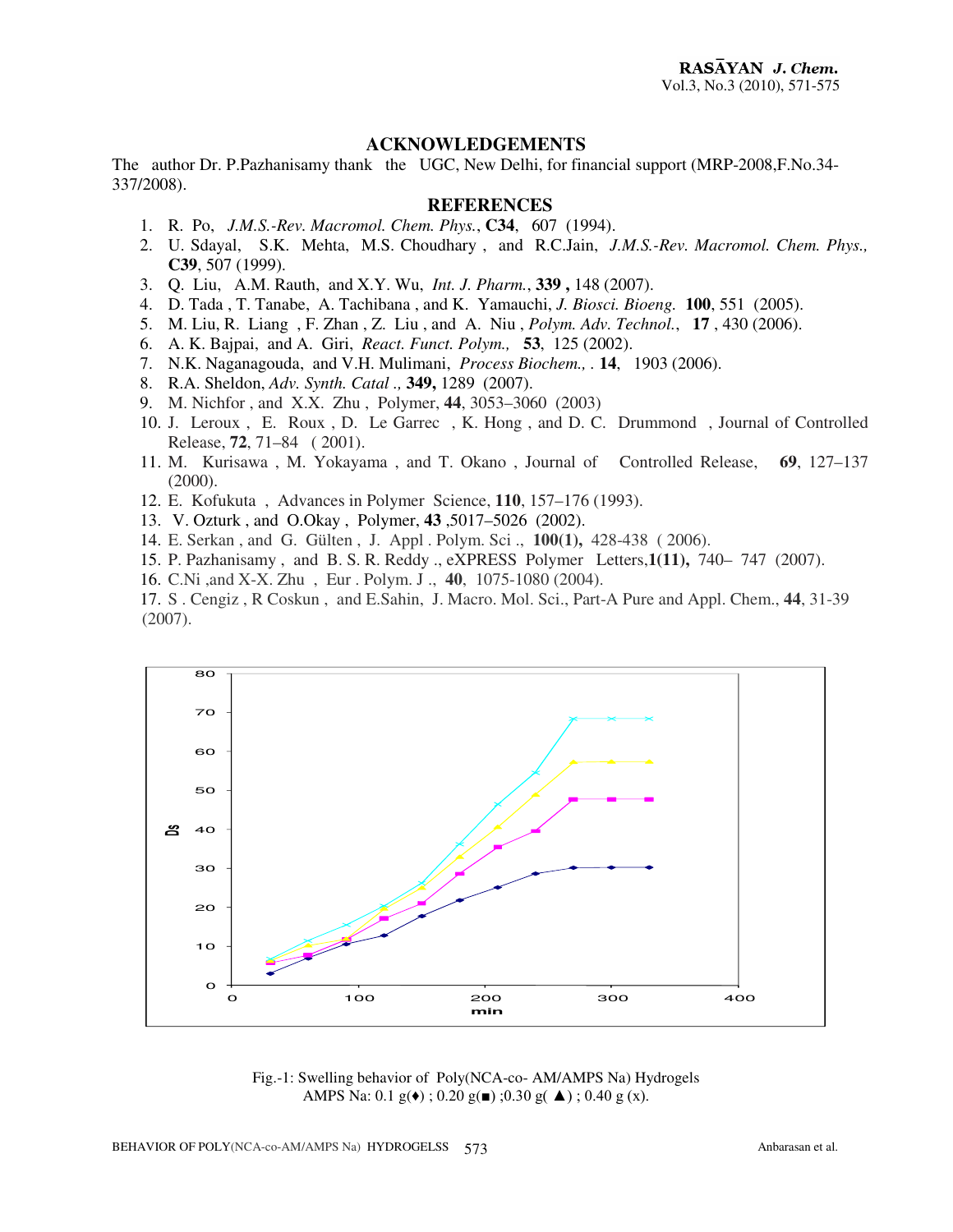





Scheme-1: Poly (NCA-co- AM/ AMPS Na) Hydrogel